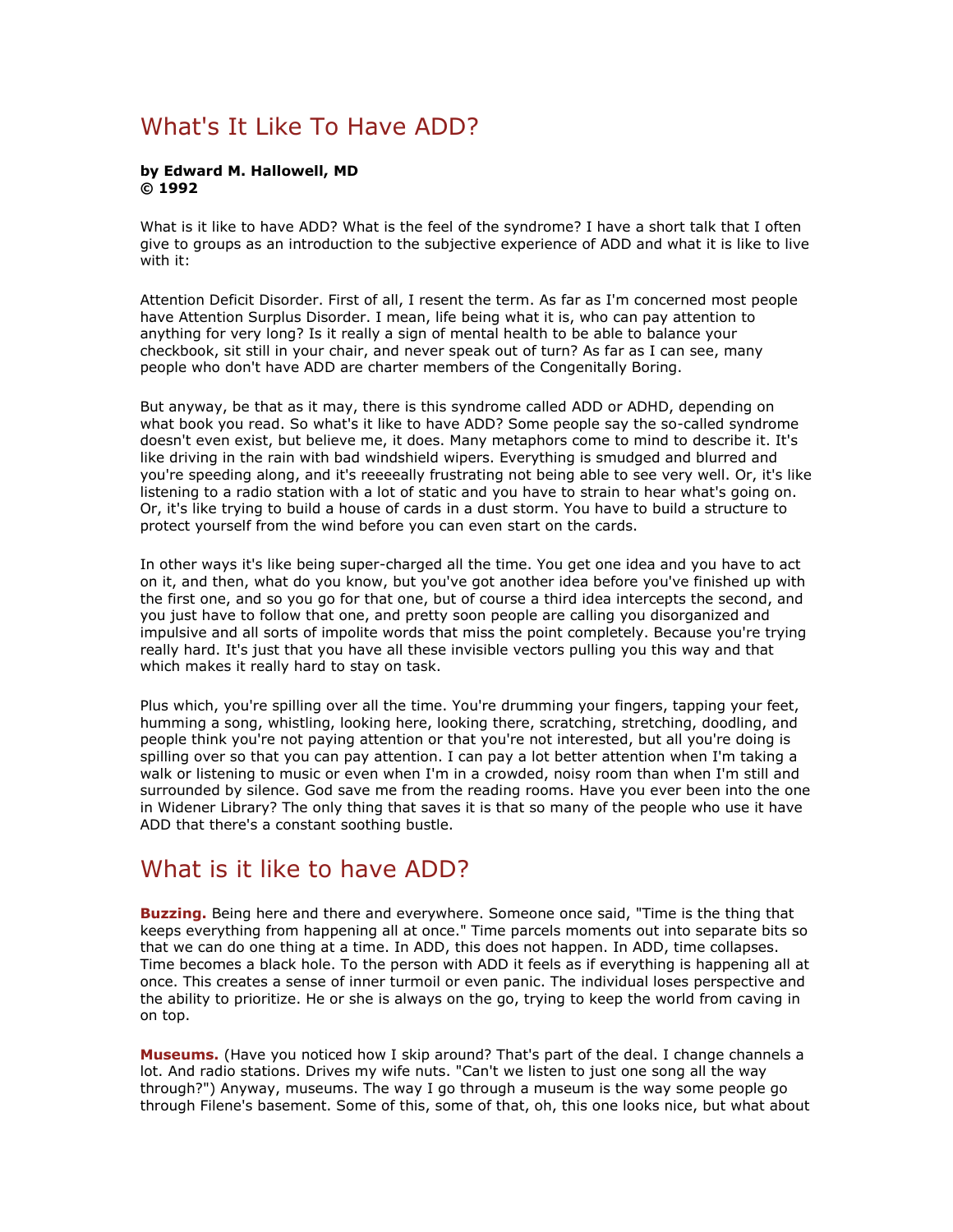that rack over there? Gotta hurry, gotta run. It's not that I don't like art. I love art. But my way of loving it makes most people think I'm a real Philistine. On the other hand, sometimes I can sit and look at one painting for a long while. I'll get into the world of the painting and buzz around in there until I forget about everything else. In these moments I, like most people with ADD, can hyperfocus, which gives the lie to the notion that we can never pay attention. Sometimes we have turbocharged focusing abilities. It just depends upon the situation.

**Lines.** I'm almost incapable of waiting in lines. I just can't wait, you see. That's the hell of it. Impulse leads to action. I'm very short on what you might call the intermediate reflective step between impulse and action. That's why I, like so many people with ADD, lack tact. Tact is entirely dependent on the ability to consider one's words before uttering them. We ADD-types don't do this so well. I remember in the 5th grade I noticed my math teacher's hair in a new style and blurted out, "Mr. Cook, is that a toupee you're wearing?" I got kicked out of class. I've since learned how to say these inappropriate things in such a way or at such a time that they can in fact be helpful. But it has taken time. That's the thing about ADD. It takes a lot of adapting to get on in life. But it certainly can be done, and be done very well.

As you might imagine, intimacy can be a problem if you've got to be constantly changing the subject, pacing, scratching and blurting out tactless remarks. My wife has learned not to take my tuning out personally, and she says that when I'm there, I'm really there. At first, when we met, she thought I was some kind of nut, as I would bolt out of restaurants at the end of meals or disappear to another planet during a conversation. Now she has grown accustomed to my sudden coming and goings.

Many of us with ADD crave high-stimulus situations. In my case, I love the racetrack. And I love the high-intensity crucible of doing psychotherapy. And I love having lots of people around. Obviously this tendency can get you into trouble, which is why ADD is high among criminals and self-destructive risk-takers. It is also high among so-called Type A personalities, as well as among manic-depressives, sociopaths and criminals, violent people, drug abusers, and alcoholics. But is is also high among creative and intuitive people in all fields, and among highly energetic, highly productive people.

Which is to say there is a positive side to all this. Usually the positive doesn't get mentioned when people speak about ADD because there is a natural tendency to focus on what goes wrong, or at least on what has to be somehow controlled. But often once the ADD has been diagnosed, and the child or the adult, with the help of teachers and parents or spouses, friends, and colleagues, has learned how to cope with it, an untapped realm of the brain swims into view. Suddenly the radio station is tuned in, the windshield is clear, the sand storm has died down. And the child or adult, who had been such a problem, such a nudge, such a general pain in the neck to himself and everybody else, that person starts doing things he'd never been able to do before. He surprises everyone around him, and he surprises himself. I use the male pronoun, but it could just as easily be she, as we are seeing more and more ADD among females as we are looking for it.

Often these people are highly imaginative and intuitive. They have a "feel" for things, a way of seeing right into the heart of matters while others have to reason their way along methodically. This is the person who can't explain how he thought of the solution, or where the idea for the story came from, or why suddenly he produced such a painting, or how he knew the shortcut to the answer, but all he can say is he just knew it, he could feel it. This is the man or woman who makes million-dollar deals in a catnap and pulls them off the next day. This is the child who, having been reprimanded for blurting something out, is then praised for having blurted out something brilliant. These are the people who learn and know and do and go by touch and feel.

These people can feel a lot. In places where most of us are blind, they can, if not see the light, at least feel the light, and they can produce answers apparently out of the dark. It is important for others to be sensitive to this "sixth sense" many ADD people have, and to